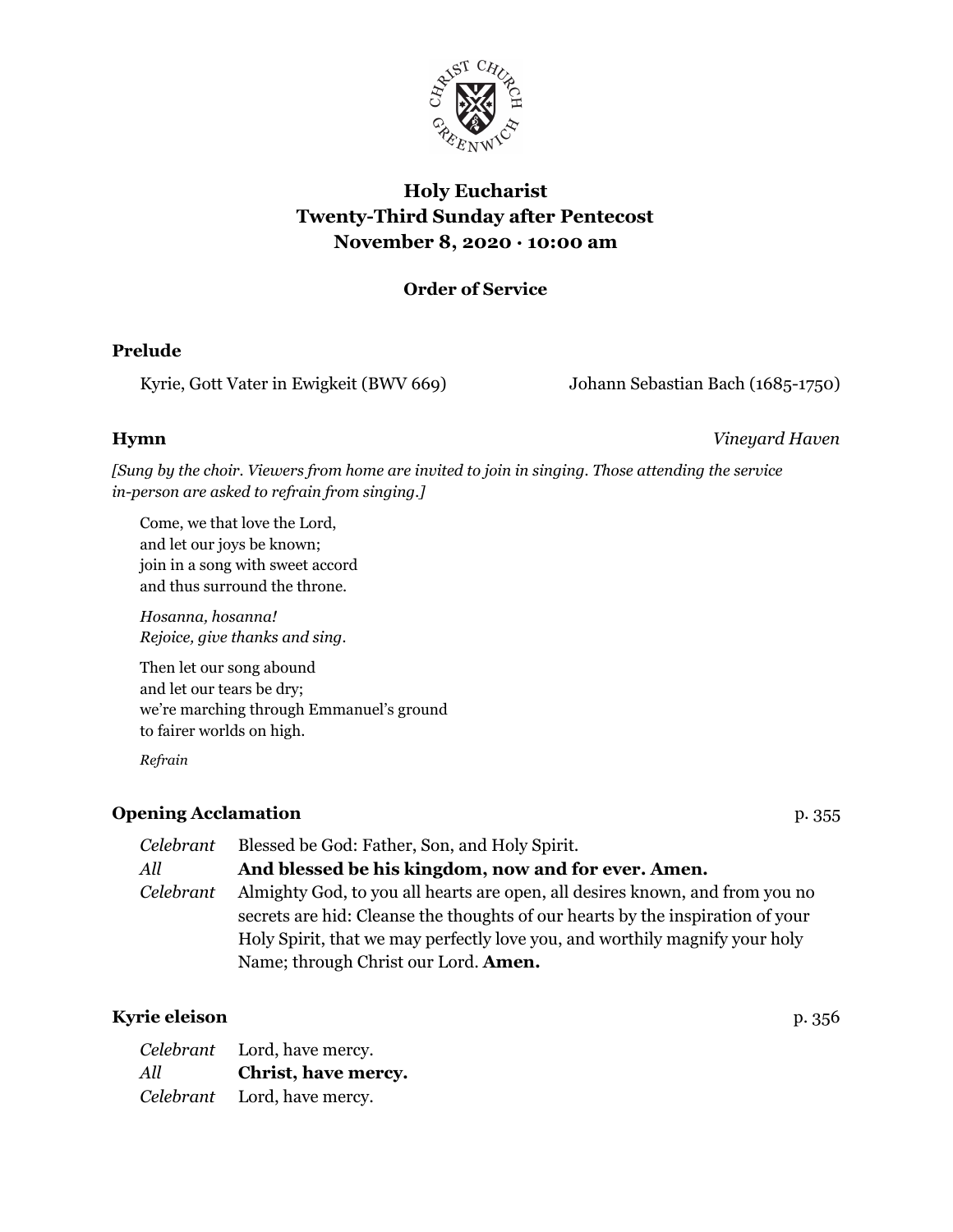## **Collect of the Day** p. 357

*Celebrant* The Lord be with you. *All* **And also with you.** *Celebrant* Let us pray. O God, whose blessed Son came into the world that he might destroy the works of the devil and make us children of God and heirs of eternal life: Grant that, having this hope, we may purify ourselves as he is pure; that, when he comes again with power and great glory, we may be made like him in his eternal and glorious kingdom; where he lives and reigns with you and the Holy Spirit, one God, for ever and ever. **Amen.**

*Reader* A reading from the Wisdom of Solomon.

Wisdom is radiant and unfading, and she is easily discerned by those who love her, and is found by those who seek her. She hastens to make herself known to those who desire her. One who rises early to seek her will have no difficulty, for she will be found sitting at the gate. To fix one's thought on her is perfect understanding, and one who is vigilant on her account will soon be free from care, because she goes about seeking those worthy of her, and she graciously appears to them in their paths,

*Reader* The Word of the Lord. *All* **Thanks be to God.**

and meets them in every thought.

*[Sung by the choir. Viewers from home are invited to join in singing. Those attending the service in-person are asked to refrain from singing.]*

Thy kingdom come, O God! Thy rule, O Christ, begin! Break with thine iron rod the tyrannies of sin!

Where is thy reign of peace,

**Lesson** Wisdom 6:12–16

**Hymn** *St. Cecilia*

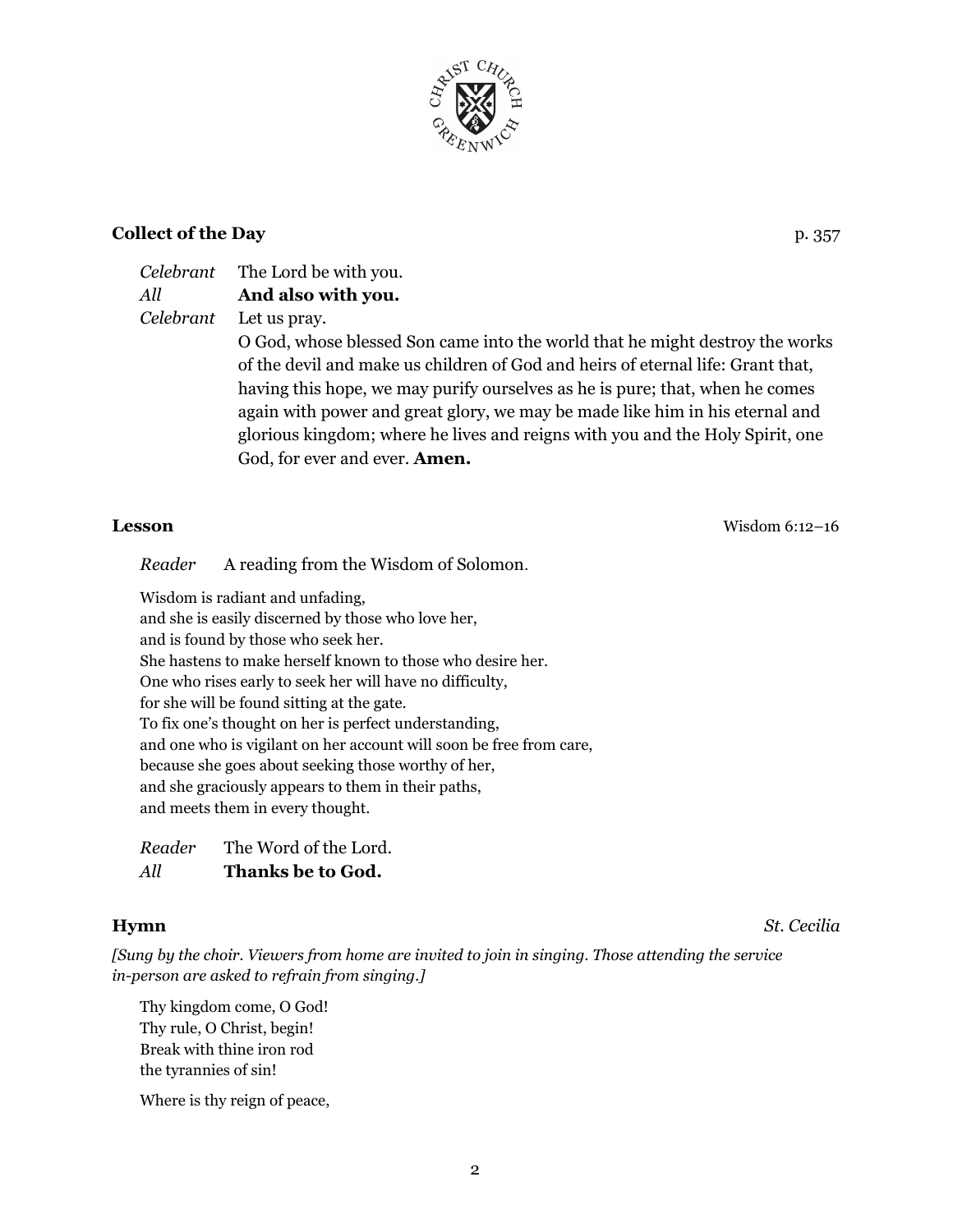

and purity, and love? When shall all hatred cease, as in the realms above?

We pray thee, Lord, arise, and come in thy great might; revive our longing eyes, which languish for thy sight.

**The Gospel** Matthew 25:1-13

# *Priest* The Holy Gospel of our Lord Jesus Christ according to Matthew. *All* **Glory to you, Lord Christ.**

Jesus said, "Then the kingdom of heaven will be like this. Ten bridesmaids took their lamps and went to meet the bridegroom. Five of them were foolish, and five were wise. When the foolish took their lamps, they took no oil with them; but the wise took flasks of oil with their lamps. As the bridegroom was delayed, all of them became drowsy and slept. But at midnight there was a shout, 'Look! Here is the bridegroom! Come out to meet him.' Then all those bridesmaids got up and trimmed their lamps. The foolish said to the wise, 'Give us some of your oil, for our lamps are going out.' But the wise replied, 'No! there will not be enough for you and for us; you had better go to the dealers and buy some for yourselves.' And while they went to buy it, the bridegroom came, and those who were ready went with him into the wedding banquet; and the door was shut. Later the other bridesmaids came also, saying, 'Lord, lord, open to us.' But he replied, 'Truly I tell you, I do not know you.' Keep awake therefore, for you know neither the day nor the hour."

*Priest* The Gospel of the Lord. *All* **Praise to you, Lord Christ.**

**Sermon** The Rev. Marek Zabriskie

## **Nicene Creed** p. 358

**We believe in one God, the Father, the Almighty, maker of heaven and earth, of all that is, seen and unseen.**

**We believe in one Lord, Jesus Christ, the only Son of God, eternally begotten of the Father, God from God, Light from Light, true God from true God, begotten, not made, of one Being with the Father. Through him all things were made. For us and for our salvation he came down from heaven: by the power of the Holy Spirit he became incarnate from the Virgin Mary, and was made man. For our sake he was crucified under Pontius Pilate; he suffered death**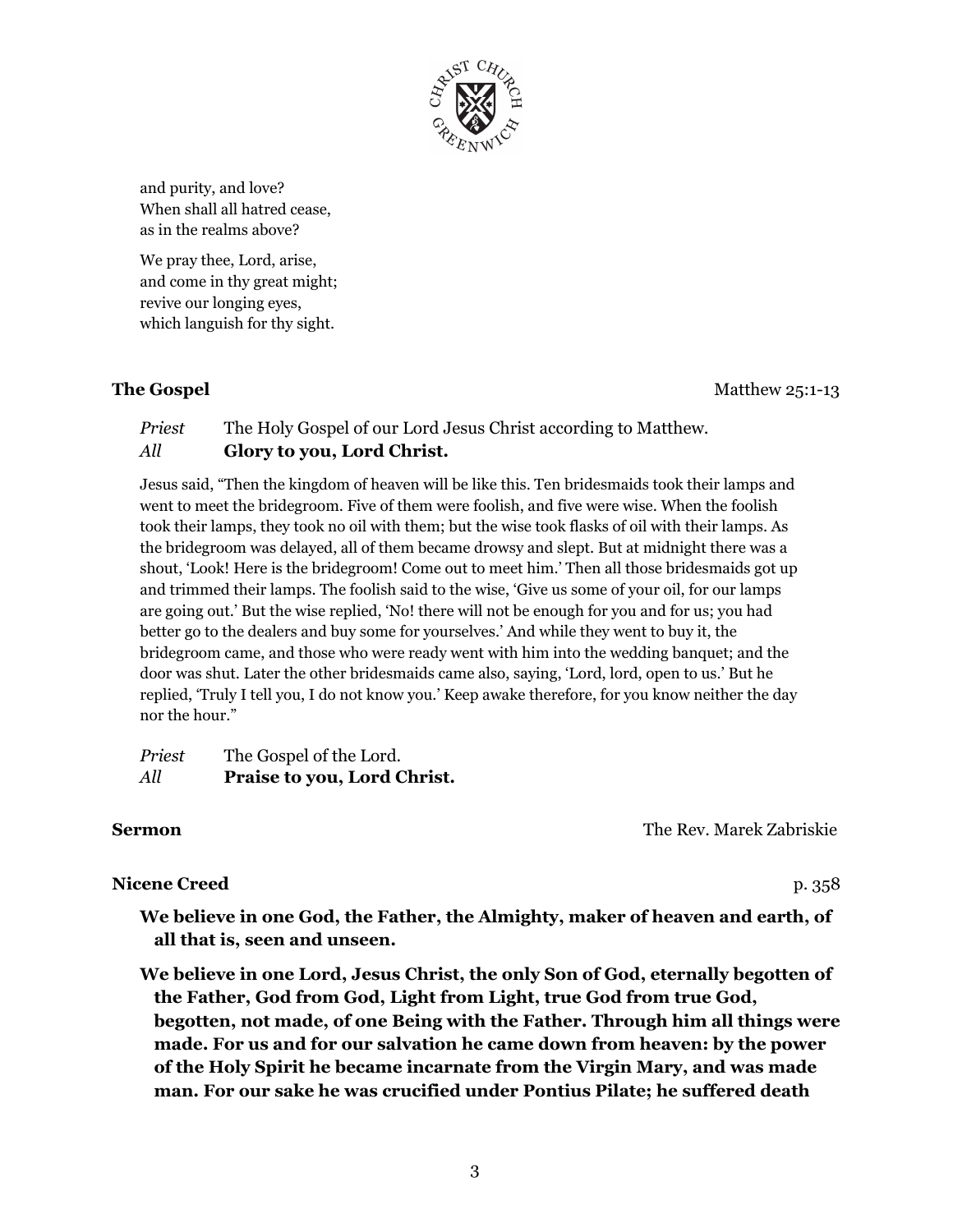

4

**and was buried. On the third day he rose again in accordance with the Scriptures; he ascended into heaven and is seated at the right hand of the Father. He will come again in glory to judge the living and the dead, and his kingdom will have no end.**

**We believe in the Holy Spirit, the Lord, the giver of life, who proceeds from the Father and the Son. With the Father and the Son he is worshiped and glorified. He has spoken through the Prophets. We believe in one holy catholic and apostolic Church. We acknowledge one baptism for the forgiveness of sins. We look for the** ✠ **resurrection of the dead, and the life of the world to come. Amen.**

## **Prayers of the People: Form V** p. 389

| <i>Intercessor</i>        | In peace, let us pray to the Lord, saying, "Lord, have mercy."<br>For the holy Church of God, that it may be filled with truth and love, and be<br>found without fault at the day of your coming, we pray to you, O Lord.                                        |  |
|---------------------------|------------------------------------------------------------------------------------------------------------------------------------------------------------------------------------------------------------------------------------------------------------------|--|
| All                       | Lord, have mercy.                                                                                                                                                                                                                                                |  |
| Intercessor<br>All        | For Justin, the archbishop of Canterbury, for Michael, our presiding bishop, for<br>Ian and Laura, our own bishops, for all bishops and other ministers, and for all<br>the holy people of God, we pray to you, O Lord.<br>Lord, have mercy.                     |  |
| Intercessor<br>All        | For all who fear God and believe in you, Lord Christ, that our divisions may cease,<br>and that all may be one as you and the Father are one, we pray to you, O Lord.<br>Lord, have mercy.                                                                       |  |
| <i>Intercessor</i><br>All | For the mission of the Church, that in faithful witness it may preach the Gospel to<br>the ends of the earth, we pray to you, O Lord.<br>Lord, have mercy.                                                                                                       |  |
| Intercessor<br>All        | For the peace of the world, that a spirit of respect and forbearance may grow<br>among nations and peoples, we pray to you, O Lord.<br>Lord, have mercy.                                                                                                         |  |
| <b>Intercessor</b><br>All | For those in positions of public trust, especially Donald, our president; Ned, our<br>governor; and Fred, our first selectman; that they may serve justice, and promote<br>the dignity and freedom of every person, we pray to you, O Lord.<br>Lord, have mercy. |  |
| Intercessor               | For the poor, the persecuted, the sick, and all who suffer; for refugees, prisoners,<br>and all who are in danger; that they may be relieved and protected, we pray to<br>you, O Lord.                                                                           |  |

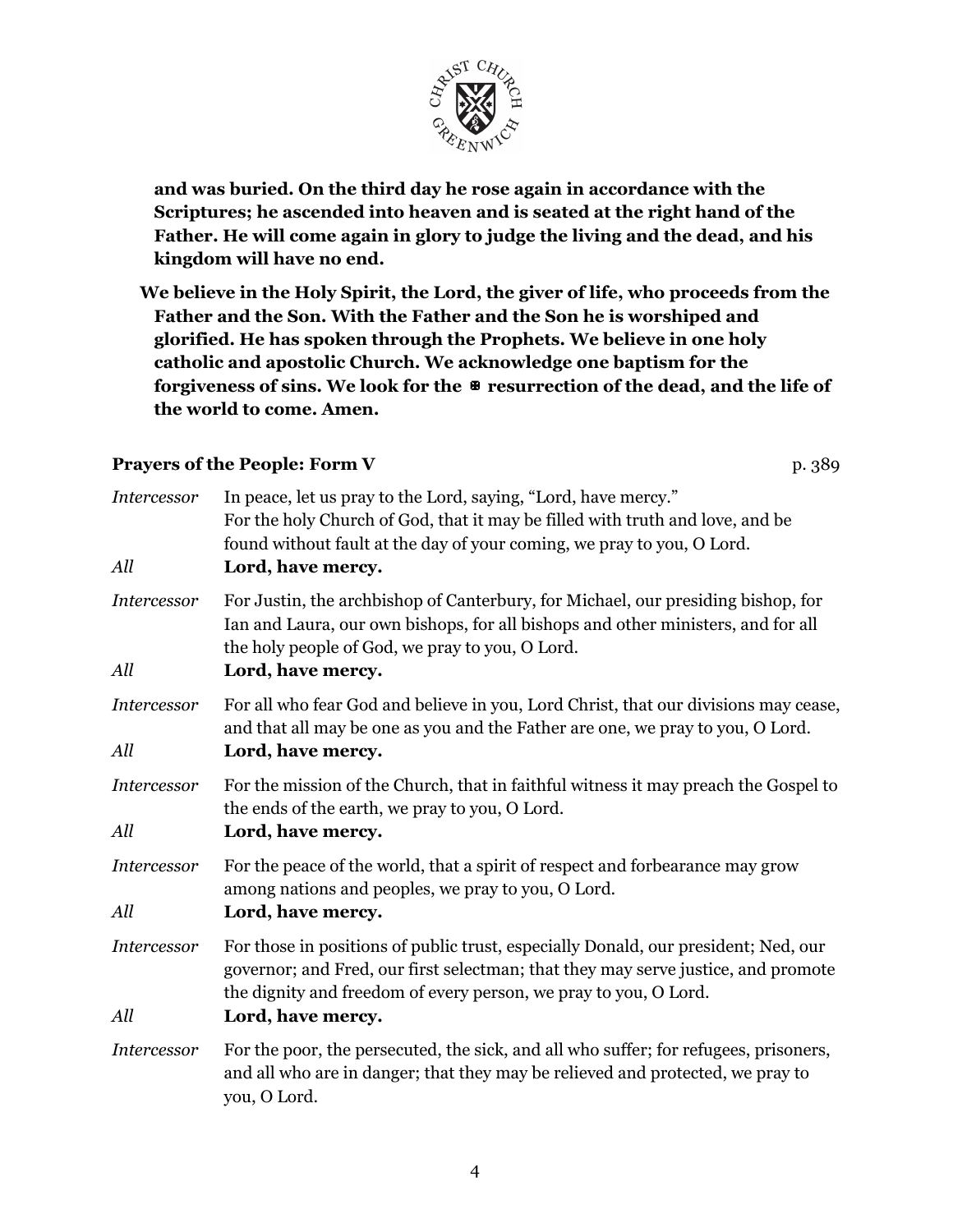

| All                | Lord, have mercy.                                                                                                                                                                                                                                                                                               |  |
|--------------------|-----------------------------------------------------------------------------------------------------------------------------------------------------------------------------------------------------------------------------------------------------------------------------------------------------------------|--|
| <i>Intercessor</i> | For all who have been commended to our prayers:<br>For those in our nation suffering under injustice;<br>For all infected with the coronavirus, all who care for them, and all who work for<br>a cure;                                                                                                          |  |
|                    | For Neighbor to Neighbor, which faithfully serves our community, and for all<br>people who suffer from hunger and poverty;                                                                                                                                                                                      |  |
|                    | For our partners in faith North Greenwich Congregational Church, the<br>Diocese of Mt. Kilimanjaro in Tanzania, the Episcopal Church of<br>Cuba, and in the Anglican cycle of prayer, the Church in the Province of<br>the West Indies for all bishops, clergy and people;                                      |  |
|                    | For those participating in the Bible Challenge,                                                                                                                                                                                                                                                                 |  |
|                    | For those who have been commended to us, especially <b>Douglas Robinson</b> ,<br>David Michonski, Carmine, Declan, Harry and Betty Twitchell, Peter<br>and Sudie Blanchard, John Robinson, Susan Krewatch, Leigh French,<br>Andrew, Kay Ozanne, Katherine, Mae                                                  |  |
| All                | For those who have died Charles Carroll Norfleet, Sr., we pray to you, O<br>Lord.<br>Lord, have mercy.                                                                                                                                                                                                          |  |
| Intercessor<br>All | For all who have died in the communion of your Church, and those whose faith is<br>known to you alone, that, with all the saints, they may have rest in that place<br>where there is no pain or grief, but life eternal, we pray to you, O Lord.<br>Lord, have mercy.                                           |  |
| Intercessor<br>All | Rejoicing in the fellowship of all the saints, let us commend ourselves, and one<br>another, and all our life to Christ our God.<br>To you, O Lord our God.                                                                                                                                                     |  |
| Celebrant          | Lord Jesus Christ, you said to your apostles, "Peace I give to you; my own peace I<br>leave with you:" Regard not our sins, but the faith of your Church, and give to us<br>the peace and unity of that heavenly City, where with the Father and the Holy<br>Spirit you live and reign, now and for ever. Amen. |  |

# **Confession & Absolution** p. 360

*Celebrant* Let us confess our sins against God and our neighbor.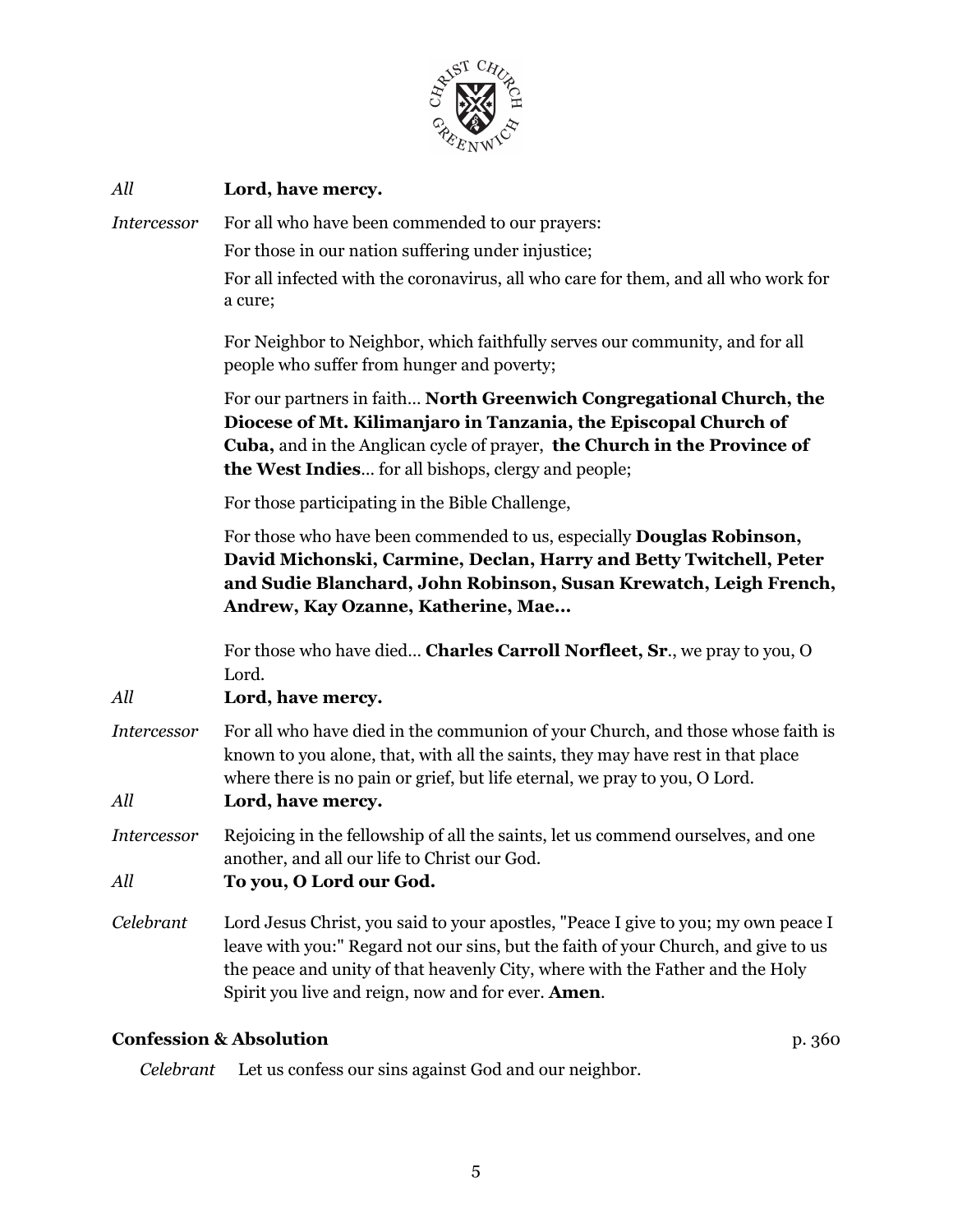

- *All* **Most merciful God, we confess that we have sinned against you in thought, word, and deed, by what we have done, and by what we have left undone. We have not loved you with our whole heart; we have not loved our neighbors as ourselves. We are truly sorry and we humbly repent. For the sake of your Son Jesus Christ, have mercy on us and forgive us; that we may delight in your will, and walk in your ways, to the glory of your Name. Amen.**
- *Celebrant* Almighty God have mercy on you, forgive you all your sins through our Lord Jesus Christ, strengthen you in all goodness, and by the power of the Holy Spirit keep you in eternal life. **Amen.**

## **The Peace**

|     | Celebrant The peace of the Lord be always with you. |
|-----|-----------------------------------------------------|
| All | And also with you.                                  |

## **Greeting & Notices**

# ANNOUNCEMENTS: *Read the most recent edition of our E-news [here.](http://createsend.com/t/r-2E0C00AE61582ECE2540EF23F30FEDED)* Sign up for Email and stay connected with all that we have to offer: [christchurchgreenwich.org/e-news](https://christchurchgreenwich.org/e-news/) To support the ministry and witness of Christ Church, visit [bit.ly/givetochristchurch.](http://bit.ly/givetochristchurch)

*Let us with gladness present the alms and oblations of our life and labor to the Lord.*

## **Offertory Anthem** *[sung by the choir]*

Thou that hast given so much to me Give one thing more A grateful heart. Not thankful when it pleaseth me, As if Thy blessing had spare days: But such a heart, whose pulse may be Thy praise.

> Text: George Herbert (1593-1632) Music: Mary Plumstead (1905-1980)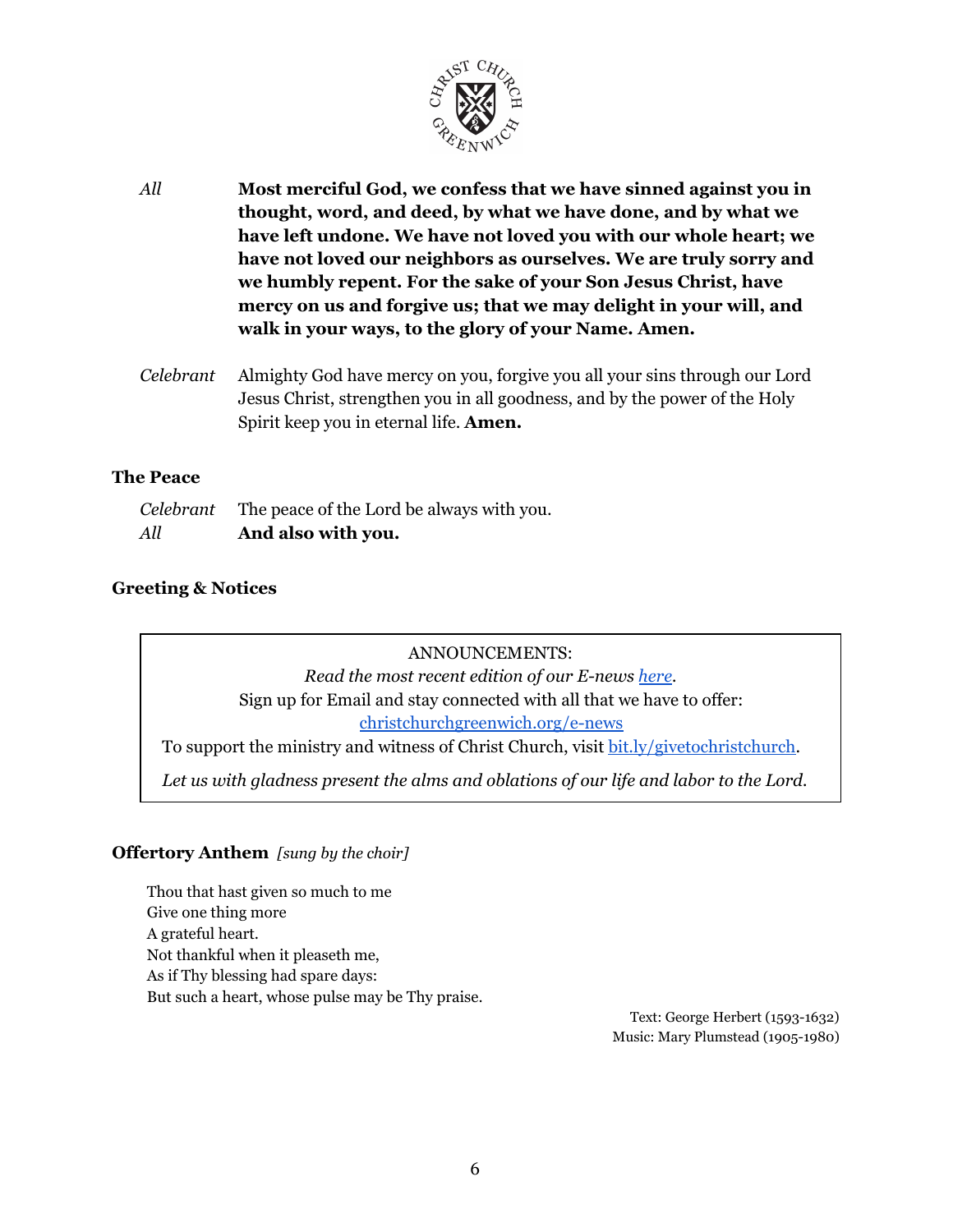# **The Great Thanksgiving** p. 361

| Celebrant | The Lord be with you.                                                                                                                                                                                                                                                                                                            |  |
|-----------|----------------------------------------------------------------------------------------------------------------------------------------------------------------------------------------------------------------------------------------------------------------------------------------------------------------------------------|--|
| All       | And also with you.                                                                                                                                                                                                                                                                                                               |  |
| Celebrant | Lift up your hearts.                                                                                                                                                                                                                                                                                                             |  |
| All       | We lift them to the Lord.                                                                                                                                                                                                                                                                                                        |  |
| Celebrant | Let us give thanks to the Lord our God.                                                                                                                                                                                                                                                                                          |  |
| People    | It is right to give him thanks and praise.                                                                                                                                                                                                                                                                                       |  |
| Celebrant | It is right, and a good and joyful thing, always and everywhere to give thanks to<br>you, Father Almighty, Creator of heaven and earth; <i>[the Celebrant says the</i><br>preface]. Therefore we praise you, joining our voices with Angels and<br>Archangels and with all the company of heaven, who for ever sing this hymn to |  |
|           | proclaim the glory of your Name:                                                                                                                                                                                                                                                                                                 |  |

### **Sanctus and Benedictus** S-129

*[Sung by the choir. Viewers from home are invited to join in singing. Those attending the service in-person are asked to refrain from singing.]*

**Holy, Holy, Holy Lord, God of power and might, heaven and earth are full of your glory. Hosanna in the highest. Blessed is he who comes in the name of the Lord. Hosanna in the highest.**

## **Eucharistic Prayer A** p. 362

*Celebrant* Holy and gracious Father: In your infinite love you made us for yourself, and, when we had fallen into sin and become subject to evil and death, you, in your mercy, sent Jesus Christ, your only and eternal Son, to share our human nature, to live and die as one of us, to reconcile us to you, the God and Father of all. He stretched out his arms upon the cross, and offered himself, in obedience to your will, a perfect sacrifice for the whole world.

> On the night he was handed over to suffering and death, our Lord Jesus Christ took bread; and when he had given thanks to you, he broke it, and gave it to his disciples, and said, "Take, eat: This is my Body, which is given for you. Do this for the remembrance of me."

> After supper he took the cup of wine; and when he had given thanks, he gave it to them, and said, "Drink this, all of you: This is my Blood of the new Covenant,

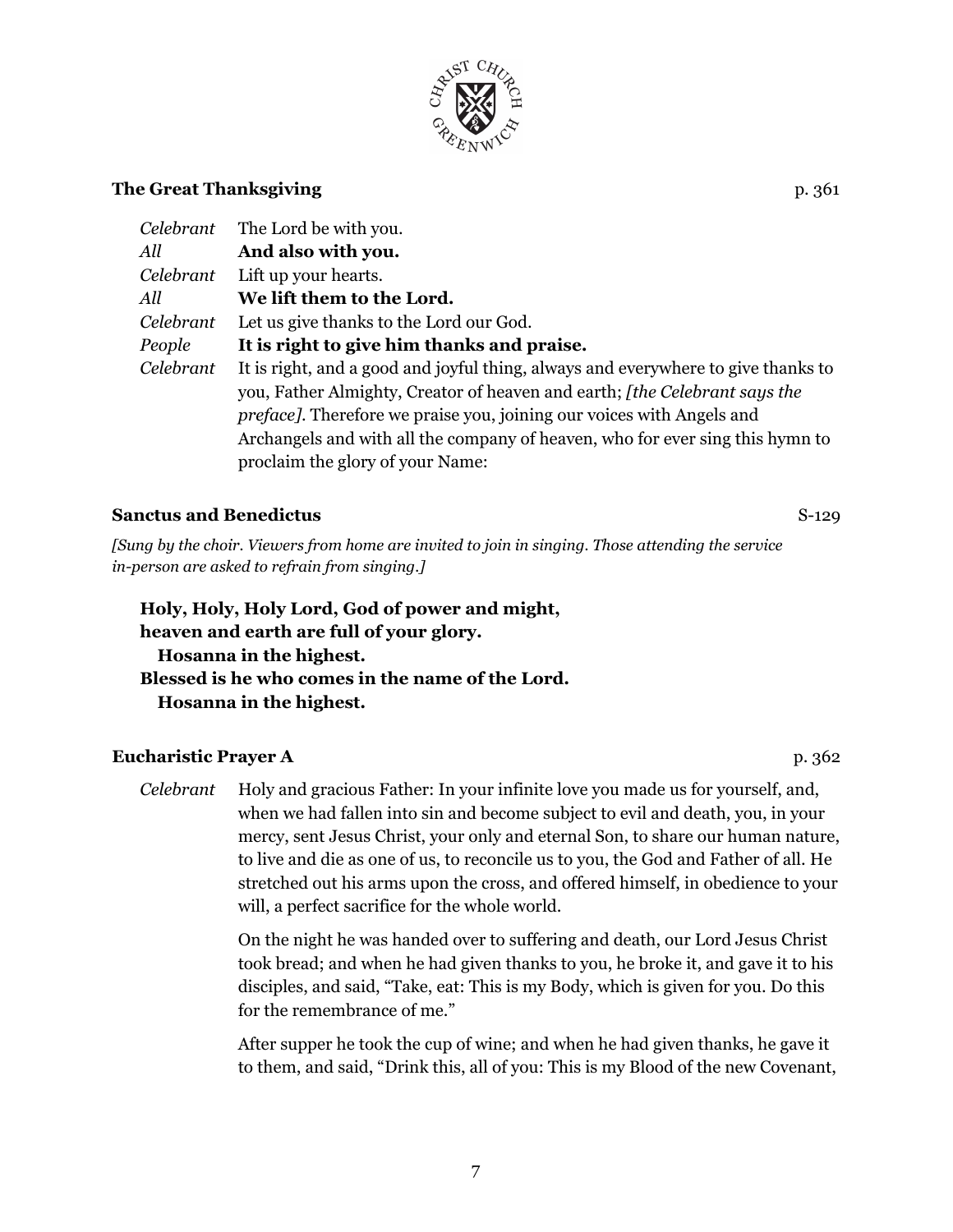

which is shed for you and for many for the forgiveness of sins. Whenever you drink it, do this for the remembrance of me."

*Celebrant* Therefore we proclaim the mystery of faith: *All* **Christ has died. Christ is risen. Christ will come again.**

*Celebrant* We celebrate the memorial of our redemption, O Father, in this sacrifice of praise and thanksgiving. Recalling his death, resurrection, and ascension, we offer you these gifts.

> Sanctify them by your Holy Spirit to be for your people the Body and Blood of your Son, the holy food and drink of new and unending life in him. Sanctify us also that we may faithfully receive this holy Sacrament, and serve you in unity, constancy, and peace; and at the last day bring us with all your saints into the joy of your eternal kingdom.

All this we ask through your Son Jesus Christ: By him, and with him, and in him, in the unity of the Holy Spirit all honor and glory is yours, Almighty Father, now and for ever. **AMEN**.

- *Celebrant* And now, as our Savior Christ has taught us, we are bold to say:
- *All* **Our Father, who art in heaven, hallowed be thy Name, thy kingdom come, thy will be done, on earth as it is in heaven. Give us this day our daily bread. And forgive us our trespasses, as we forgive those who trespass against us. And lead us not into temptation, but deliver us from evil. For thine is the kingdom, and the power, and the glory, for ever and ever. Amen.**

*The Celebrant breaks the Bread. A period of silence is kept.*

- *Celebrant* Alleluia. Christ our Passover is sacrificed for us; *All* **Therefore let us keep the feast. Alleluia.**
- *Celebrant* The Gifts of God for the People of God.

*The Celebrant alone receives the Sacrament, while the choir sings the* Agnus Dei.

*All* **My Jesus, I believe that you are truly present in the Blessed Sacrament of the Altar. I love you above all things and long for you in my soul. Since I cannot now receive you sacramentally, come at least spiritually into my heart. As though you have already come, I**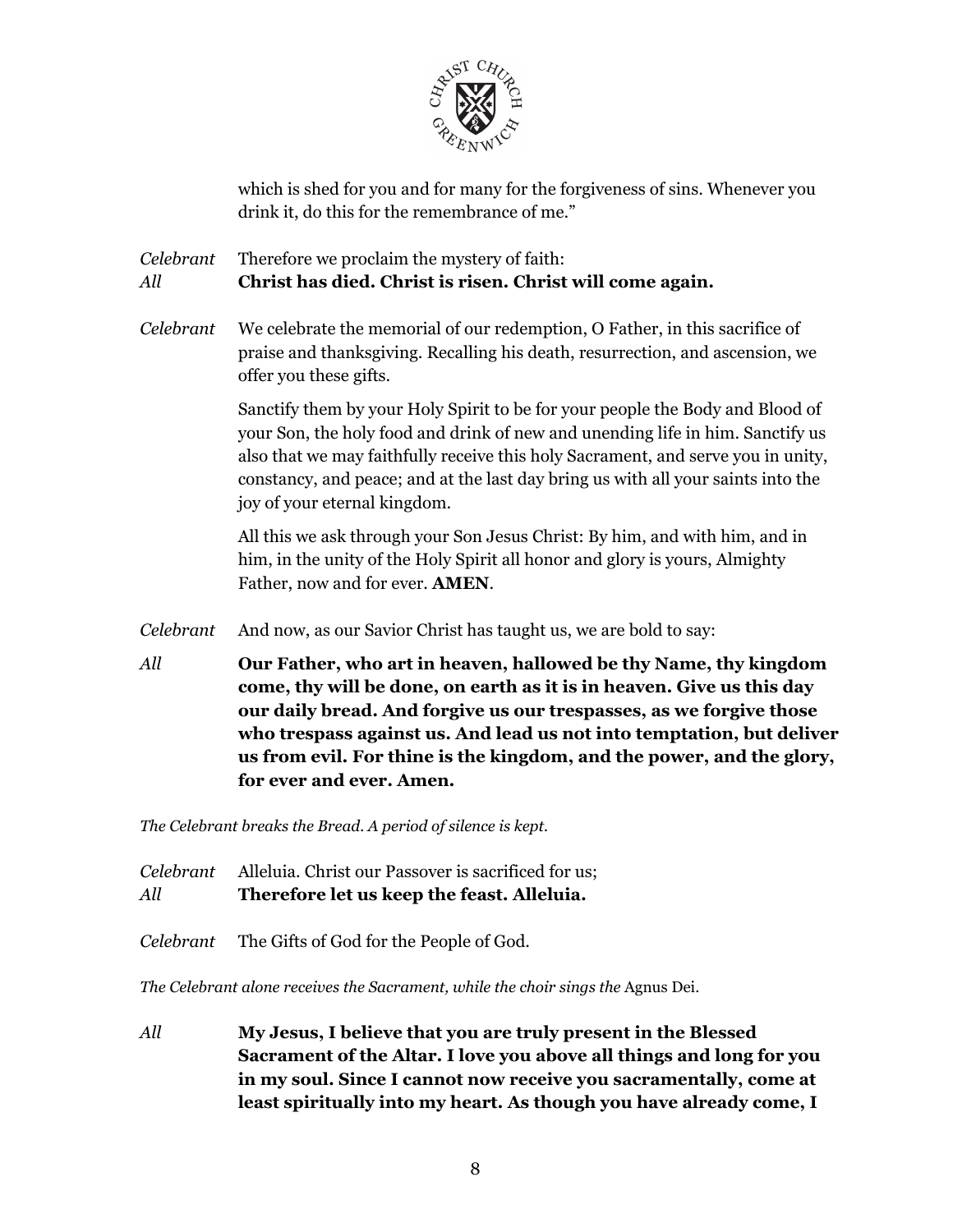

**embrace you and unite myself entirely to you; never permit me to be separated from you. Amen.** *[St. Alphonsus de Liguori, 1696-1787]*

*Celebrant* Let us pray.

*All* **Eternal God, heavenly Father, you have graciously accepted us as living members of your Son our Savior Jesus Christ, and you have fed us with spiritual food in the Sacrament of his Body and Blood. Send us now into the world in peace, and grant us strength and courage to love and serve you with gladness and singleness of heart; through Christ our Lord. Amen.**

*Celebrant* The peace of God, which passes all understanding, keep your hearts and minds in the knowledge and love of God, and of his Son Jesus Christ our Lord; and the blessing of God Almighty, the Father, the Son, and the Holy Spirit, be among you, and remain with you always. **Amen.**

**Hymn** *Moscow*

*[Sung by the choir. Viewers from home are invited to join in singing. Those attending the service in-person are asked to refrain from singing.]*

Thou, whose almighty word chaos and darkness heard, and took their flight; hear us, we humbly pray, and, where the Gospel day sheds not its glorious ray, let there be light!

Thou who didst come to bring on thy redeeming wing healing and sight, health to the sick in mind, sight to the inly blind, now to all humankind, let there be light!

# **Dismissal**

|     | Celebrant Go in peace to love and serve the Lord. |
|-----|---------------------------------------------------|
| All | Thanks be to God.                                 |

*Following the dismissal, the ministers depart.*